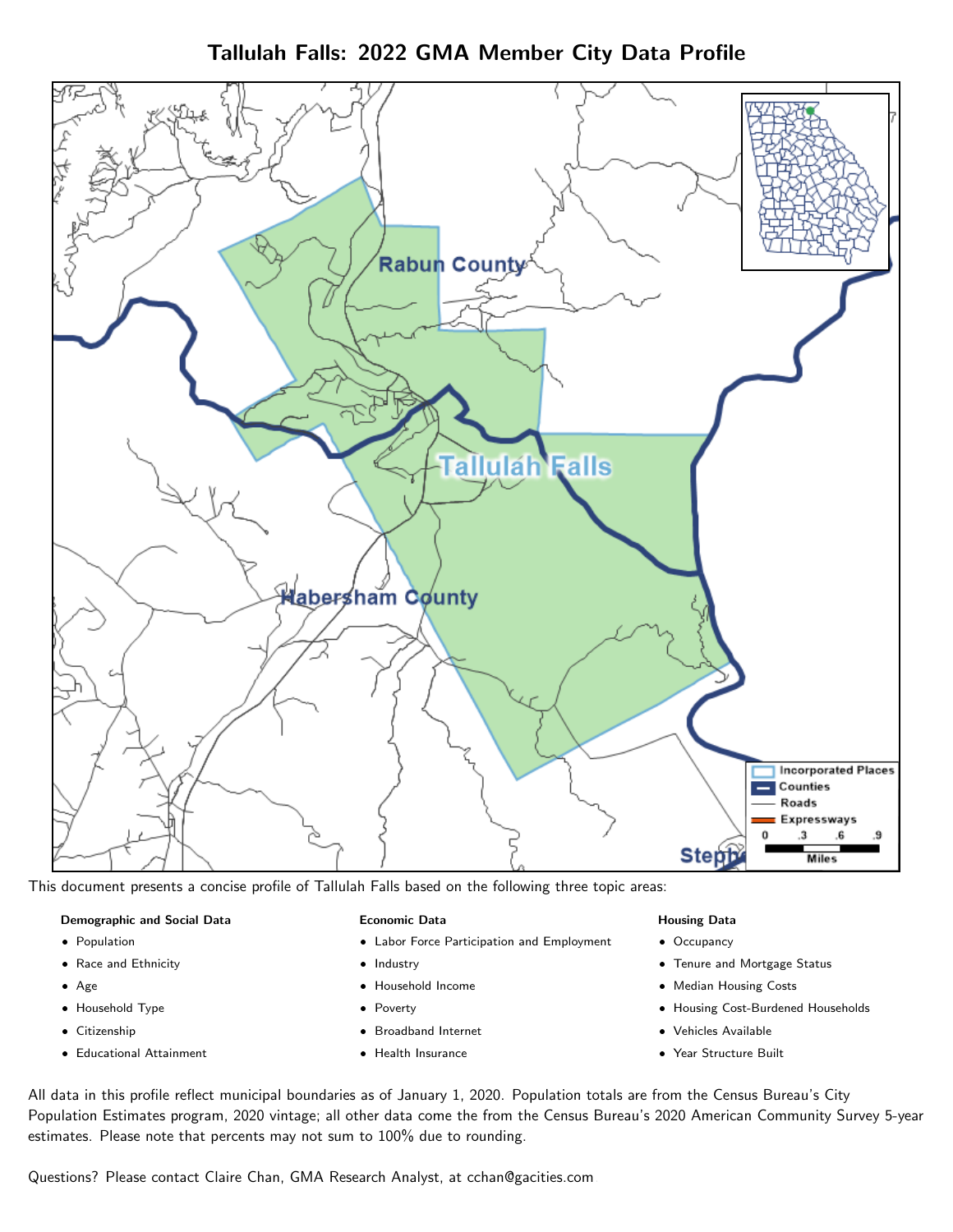# Tallulah Falls: Demographic and Social





0% 5% 10% 15% 20% 25% 30% 30% 25% 20% 15% 10% 5%

#### **Citizenship**



Source: American Community Survey, 2020 5-year estimates, table B05002 Source: American Community Survey, 2020 5-year estimates, table B15002

#### Race and Ethnicity



Source: U.S. Census Bureau, City Population Estimates, 2020 vintage Source: American Community Survey, 2020 5-year estimates, table B03002

#### Household Type



Source: American Community Survey, 2020 5-year estimates, table B01001 Source: American Community Survey, 2020 5-year estimates, table B11001

#### Educational Attainment



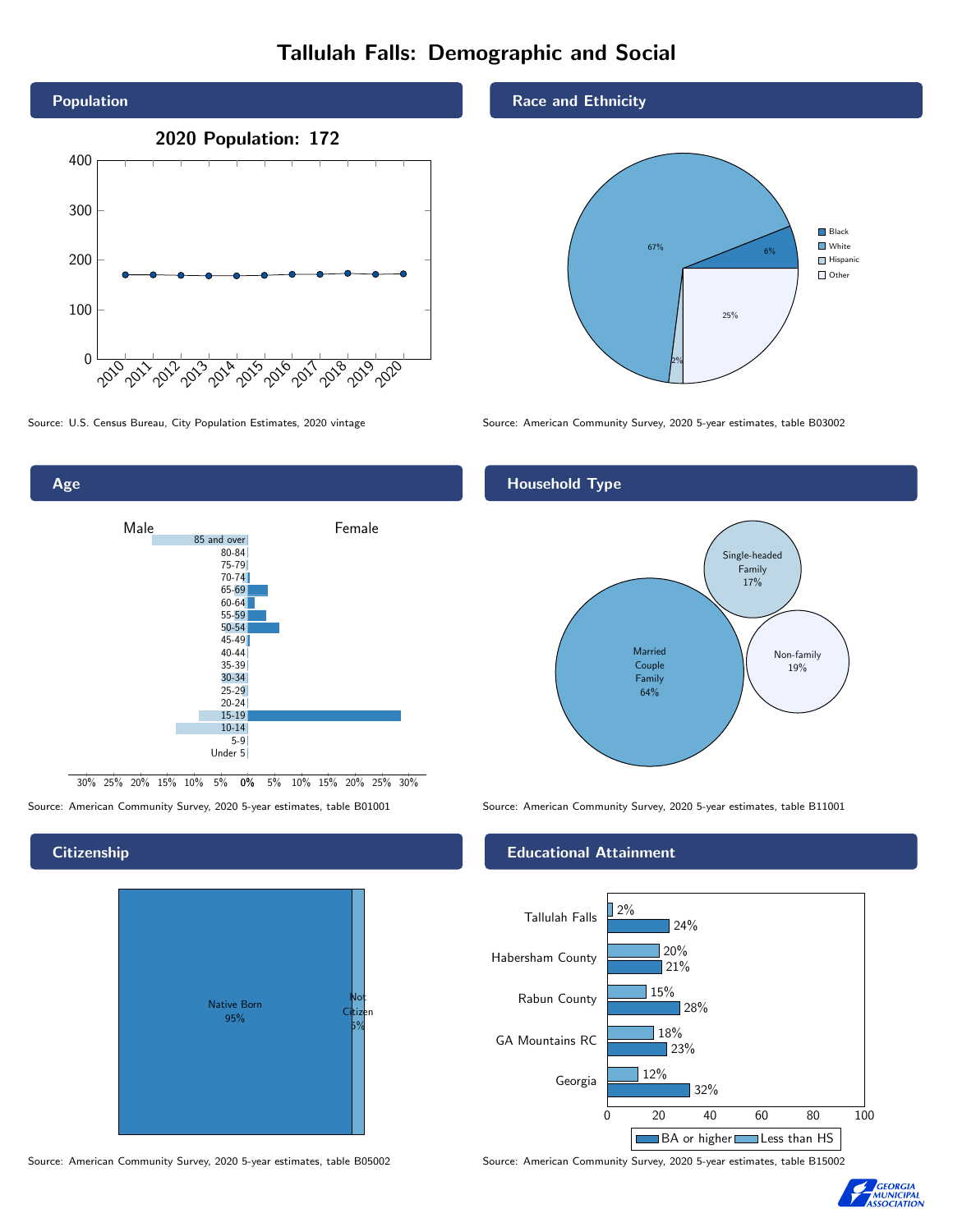## Tallulah Falls: Economic



## Unemployment Rate: 0.0%



Source: American Community Survey, 2020 5-year estimates, table B23001 Note: Unemployment rate is based upon the civilian labor force.

#### Household Income



Source: American Community Survey, 2020 5-year estimates, tables B19013 and B19025 Source: American Community Survey, 2020 5-year estimates, table B17010



Source: American Community Survey, 2020 5-year estimates, table B28002 Source: American Community Survey, 2020 5-year estimates, table B18135

#### Industry

| Agriculture, forestry, fishing and hunting, and mining      | $0\%$ |
|-------------------------------------------------------------|-------|
| Construction                                                | $0\%$ |
| Manufacturing                                               | 5%    |
| <b>Wholesale Trade</b>                                      | $0\%$ |
| Retail Trade                                                | 7%    |
| Transportation and warehousing, and utilities               | 20%   |
| Information                                                 | $0\%$ |
| Finance and insurance, real estate, rental, leasing         | $0\%$ |
| Professional, scientific, mgt, administrative, waste mgt    | 9%    |
| Educational services, and health care and social assistance | 33%   |
| Arts, entertainment, recreation, accommodation, food        | 5%    |
| service                                                     |       |
| Other services, except public administration                | 5%    |
| Public administration                                       | 15%   |

Source: American Community Survey, 2020 5-year estimates, table C24030

#### Poverty



#### Health Insurance